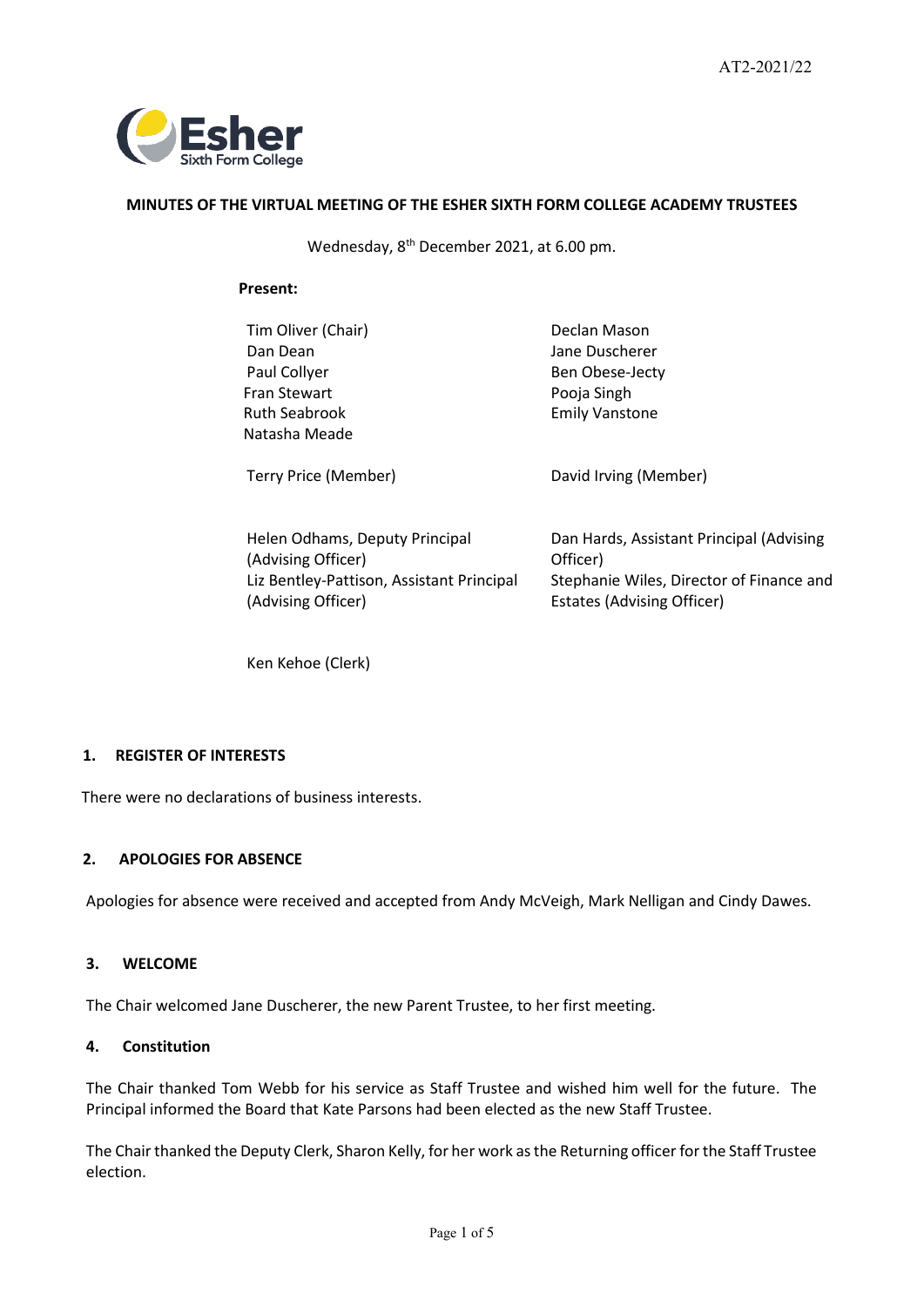# **6. MINUTES OF THE LAST MEETING**

The Board approved the minutes of the Board of Trustees meeting of 22<sup>nd</sup> September 2021.

# **7. MATTERS ARISING**

The actions from the last meeting had all been completed.

# 8. **PRINCIPALS'S REPORT**

The Principal began by noting that COVID had returned with a significant increase in absences, up from less that 1% to 2.8% in the previous week. One class had had over 5 cases and so the College had informed the Health Security Agency who had advised that the College should implement its Outbreak Plan; the College had done so. Large scale events were now being held online. The Principal advised that, because of the COVID pandemic, the College were in an ongoing dispute with an adventure company; the College may incur a loss.

The Principal advised on external developments:

- The campaigns to secure funding and protect student choice had made progress. On the former, the Government had announced that the real terms additional investment in Sixth Form Colleges had been protected. On the latter, the Government had announced that defunding of BTEC qualifications had been pushed back to 2024 and there seemed to be a recognition of the need for a continuing role for BTEC qualifications.
- Government policy was that examinations should take place in 2022 but the Government had put in place a contingency plan in case the public health situation did not allow this to happen. The Government guidance, issued on 11 November, called on establishments to carry out 3 assessments that could be used to inform possible Teacher Assessed Grades. The guidance was very prescriptive about how the assessments should be carried out. This caused several problems. First, the College had carried out assessments, prior to 11 November, and it was not clear whether these assessments would be acceptable. Second, the need to carry out extra assessments disrupted the preparations for the external examinations. Thirdly, the nature of the January assessments had changed from a diagnostic exercise to help students to prepare for their external examinations to an assessment point that might affect their grades; this was stressful for students and staff.

The Board welcomed the Principal's report.

The Student Trustees briefed the Board on the activities of the Student Union over the term, highlighting how College management had responded to the student voice by increasing the opening hours of the LRC, the Student Union work on tackling period poverty, environmental issues and marketing the Union to the student body.

The Board thanked the Student Trustees for their report and welcomed their work to engage and support their fellow students during a difficult time.

The Director of Finance and Estates briefed the Board on the management accounts and reports for periods to the end of July and the end of October. Regarding the latter, the Director noted that the budgeted surplus for this year would be achieved.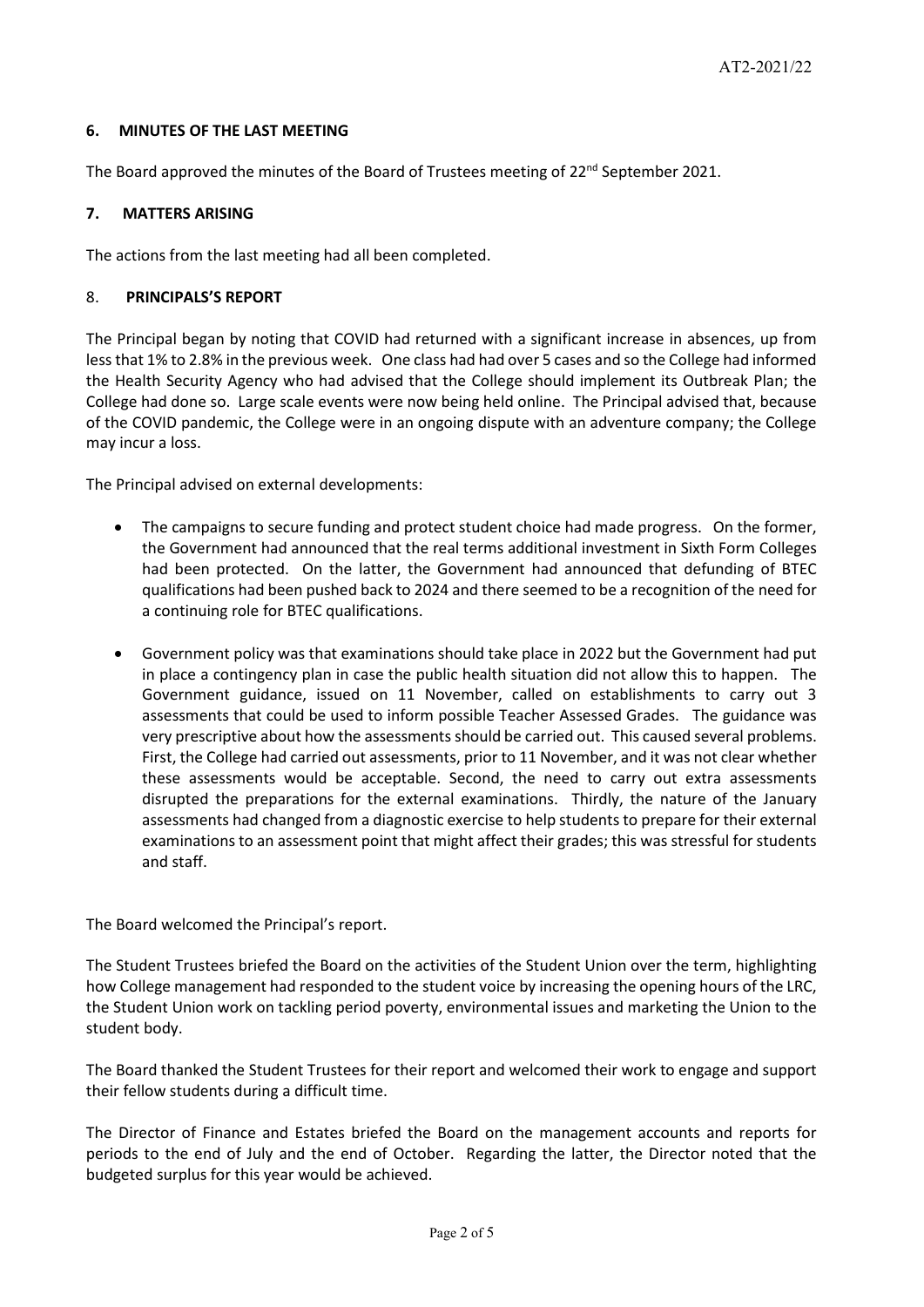The Board approved the Management Accounts and Reports.

# **9. REPORT AND FINANCIAL STATEMENTS FOR THE PERIOD ENDED 31 AUGUST 2021 AND LETTER OF REPRESENTATION TOGETHER WITH AUDIT FINDINGS REPORT AND AUDIT COMMITTEE INTERNAL SCRUTINY REPORT**

The Director of Finance and Estates introduced this item noting that the Audit Committee and the Finance and Estates Committee had seen these documents and recommended them to the Board. She noted that there were three minor changes to the Report and Financial Statements.

**Report and Financial Statements** – The Board approved the Report and Financial Statements.

**Audit Findings Report and Letter of Representation** – The Board approved the Letter of Representation that had been circulated in Appendix 1 of the Audit Findings Report.

**Audit Committee Internal Scrutiny Report** – The Board noted the Audit Committee Internal Scrutiny Report.

## **10. COLLEGE SELF-ASSESSMENT REPORT**

The Deputy Principal introduced the College Self-Assessment Report, noting that the Report had been considered by the Quality and Standards Committee and that the Report before the Board reflected the committee's comments. The Deputy Principal highlighted the destination data for students, the uncertainty over the targets for higher grades, the response to the OFSTED report on harmful sexual behaviour and the work on supporting socially disadvantaged students.

The Board made the following points in discussion:

- The higher education statistics were very impressive and staff should be very proud.
- An external trainer had been very complimentary about the College's work to support student progression. This was reflected in the high proportion of 6.1 students that were doing workrelated learning.
- The College would be shifting from a focus on site development to a focus on maintaining the site after the completion of the last new builds.
- The text of Target 11 should be amended from "and" to "and/or". This was agreed.

The Board approved the College Self-Assessment Report, subject to the agreed amendment. The Board thanked the Deputy Principal for her work on the Report.

#### **Action: Deputy Principal to amend Target 11 of College SAR.**

#### **11. COMMITTEE REPORTS**

**Audit Committee**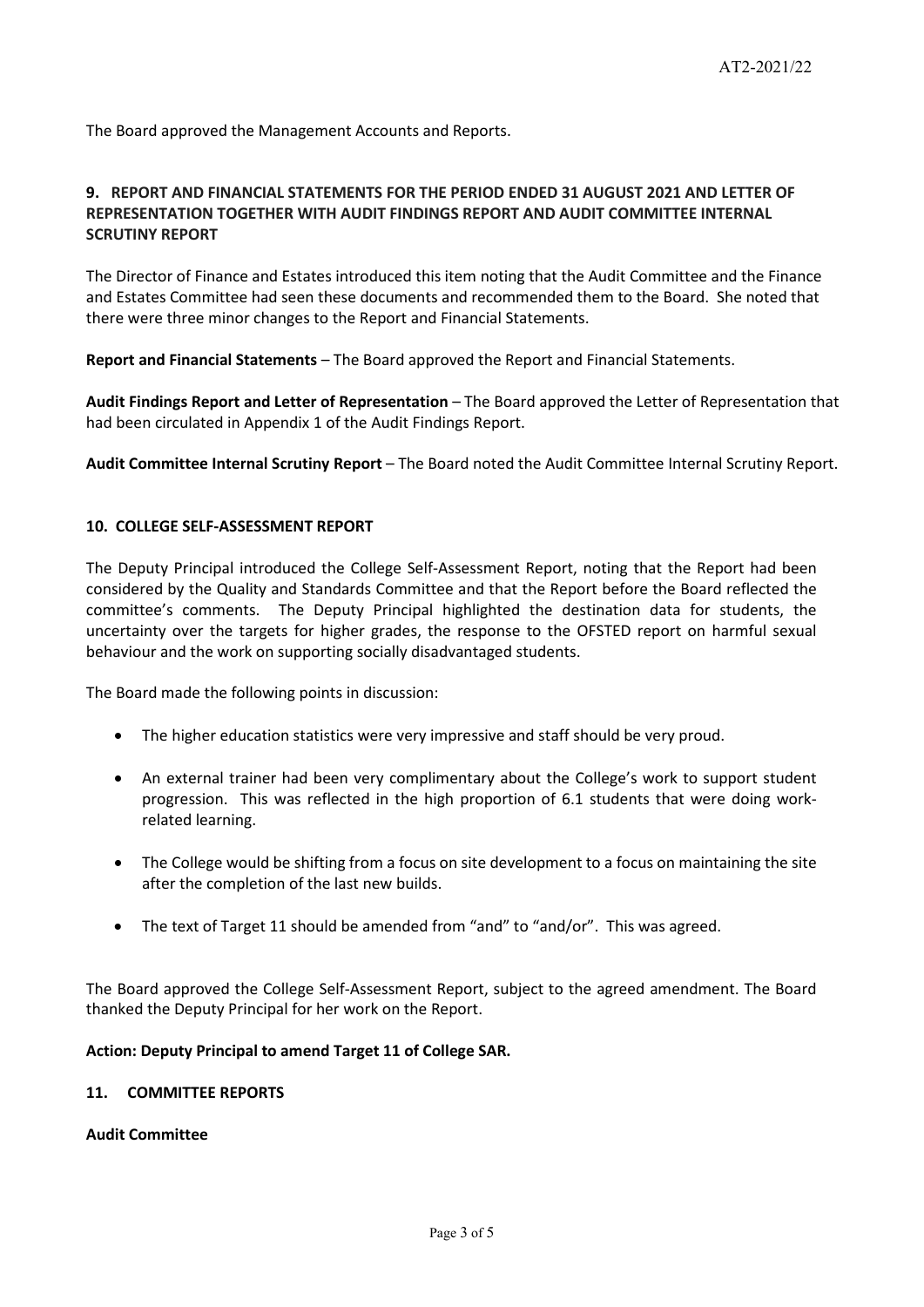In the absence of the Audit Committee Chair, Fran Stewart updated the Board on the Committee's work. She noted that the external auditor had commended the Director of Finance and Estates and her staff for their work which had made the conduct of the audit easier. The committee had also expressed its thanks to the Director of Finance and Estates.

## **Finance and Estates**

Paul Collyer briefed the Board on the delay to the Student Support Building. The Director of Finance and Estates noted that there would be a site meeting the following day which should clarify the extent of the delay but she was not expecting the delay to impact the wider operation of the College. Paul Collyer also briefed the Board on the saving secured by the Director of Finance and Estates on the College's insurance.

## **Quality and Standards**

Ruth Seabrook expressed the committee's thanks to the Deputy Principal and staff.

## **Strategy and Policy**

Tim Oliver briefed the Board on the preparations for a possible OFSTED Inspection. He also highlighted the Committee's discussion of the appropriate size of the College, given rising demand.

## **12. LINK GOVERNOR REPORTS**

Ben Obese-Jecty, as Safeguarding Trustee, briefed the Board on his meetings with the Safeguarding team. He highlighted that it was important that all Trustees should have up to date safeguarding training. The Board agreed that the Designated Safeguarding Lead should remind those Trustees that had not updated their training.

The Chair thanked Ben Obese-Jecty for taking on the role of Safeguarding Trustee.

Ruth Seabrook, as EDI Link Trustee, briefed the Board on her meetings with staff and the positive work that was being carried out. She noted that gender neutral toilets had been an issue; Dan Hards explained that the issue had now been resolved as the necessary signage was now in place.

Paul Collyer, as Link Trustee for Career Development, outlined his discussions with the Career Development lead. Her plans were very impressive. He had also attended an external training event that had been very interesting. He noted that resourcing may need to be looked at by the Board. A representative from the College would join the Surrey Skills and Employers' Forum.

#### **13. ANY OTHER BUSINESS**

The Board agreed that its summer term meeting should be held on  $6<sup>th</sup>$  July 2022 and asked that a revised meeting timetable be circulated.

#### **Action: Clerks to amend meeting timetable and circulate to Trustees and Members.**

Terry Price noted that the AGM was scheduled for 12<sup>th</sup> January 2022 at 5pm and that all Trustees were invited.

The Board expressed its thanks to the staff of the College for their work at a difficult time.